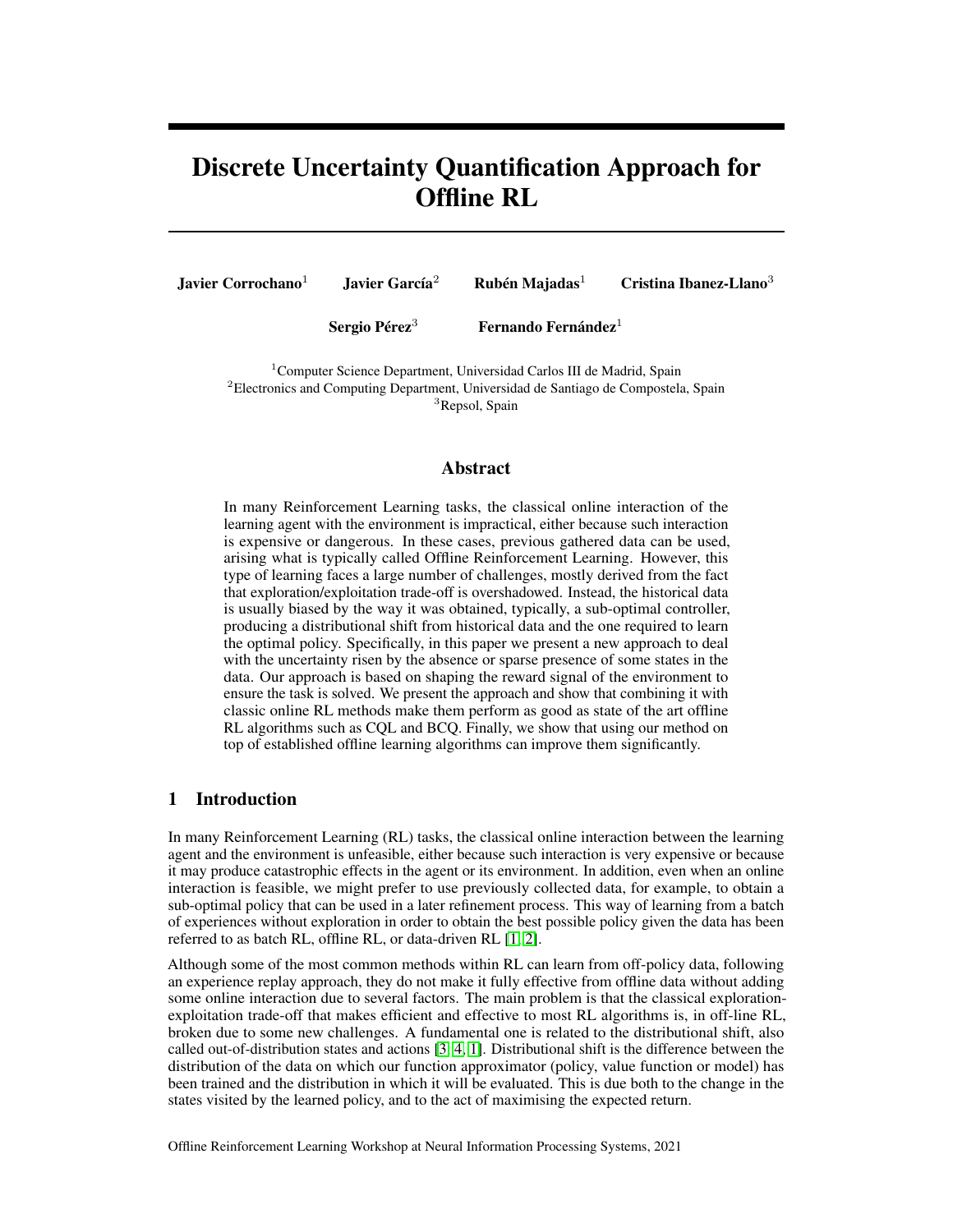Distributional shift issues can be addressed in several ways and can be classified into two groups:

- Policy Constraint: It mitigates distributional shift constraining the learned policy to be close to the behaviour policy [\[1\]](#page-7-0).
- Uncertainty based: These solutions attempt to estimate the epistemic uncertainty of Q values an then use it to detect distributional shift [\[1\]](#page-7-0).

In this paper, we present a simple but effective approach to quantify the uncertainty of the dataset based on how frequent the visited states are. This information is used to conservatively reshape the reward signal of the environment, therefore propagating it to the value function estimation. This idea comes from a previous work in which we implemented a model-based RL framework based on learning the Markov Decission Process (MDP) model through discretisation of the states and actions.

The paper is organized as follows. Section 2 present a brief review of previous work on offline RL. Then the new approach to deal with distributional shift of the dataset through reshaping of the reward function is presented in Section 3. After this, experiment section and conclusions are presented in Section 4 and 5. The experiments section shows the results obtained by introducing this reward reshaping with different algorithms in three different domains from the D4RL benchmark datasets.

## 2 Related work

Offline RL is an emerging field that has gained momentum over the past few years. Most of its works try to deal with the problem of distributional shift using different techniques. In the Literature, there exist model-free and model-based methods as in online RL. We give a brief overview of them alongside their online counterpart, discussing their most prominent algorithms and their relation with policy constraint and uncertainty-based methods.

**Online RL:** Although online algorithms are not specifically designed for offline applications, they have been used in the past. A widely adopted solution in continuous control tasks is Soft Actor-Critic (SAC) [\[5\]](#page-7-4). SAC is a model-free and off-policy RL model that maximizes both the expected reward and entropy. The most concerning issue with online methods is that they are not devised for static datasets, thereby not addressing distributional shift. Our solution provides a simple and effective way of quantifying uncertainty for adapting them to offline scenarios.

Model-free offline RL: Fujimoto et al. [\[6\]](#page-7-5) presented the first continuous control Deep RL algorithm, Batch-Constrained Deep Q-learning (BCQ), which can learn effectively from a fixed batch of data. They introduce a novel class of off-policy algorithms, which restricts the actions space in order to force the agent to behave close to the policy with respect to a subset of the given data. Kumar et al. [\[7\]](#page-7-6) propose the Conservative Q-learning (CQL) algorithm capable of learning from a fixed dataset and without further interaction. It aims to address the limitations caused by the distributional shift by learning a conservative Q-function such that the expected value of a policy under this Qfunction lower-bounds its true value. This paper provides an easy-to-use mechanism to further reduce out-of-distribution states and actions problems in these solutions with little modification.

Model-based offline RL: Model-Based Policy Optimization (MBPO) [\[8\]](#page-7-7) is a model-based RL algorithm that, if it is properly tuned, it can yield better results than model-free approaches in the offline setting. This method utilizes a predictive model of the transition distribution from the dataset. It updates the policy using data sampled both from the dataset and model. Other state-of-the-art works propose conservative model-based RL algorithms, such as Model-Based Offline RL (MoReL) [\[9\]](#page-7-8), Model-based Offline Policy Optimization (MOPO) [\[4\]](#page-7-3) and Conservative Offline Model-Based Policy Optimization (COMBO) [\[10\]](#page-7-9).

They use conservative value estimates by modifying the MDP model learned from data to induce conservative behaviours. Their main idea is to give the policy a penalty for visiting states in which the trained model is highly unlikely to perform well. Both MOPO and MoReL use a measure of uncertainty, which changes for each selected state-action pair. On the one hand, MOPO utilizes this measure as a soft penalty in the reward function. On the other hand, MoReL constructs the MDP with terminal states based on a threshold of this measure. Finally, COMBO extends CQL [\[7\]](#page-7-6) into the model-based setting. It is similar to MOPO, although it penalizes the Q-values directly instead of through the reinforcement function. While model-based approaches offer great performance, they are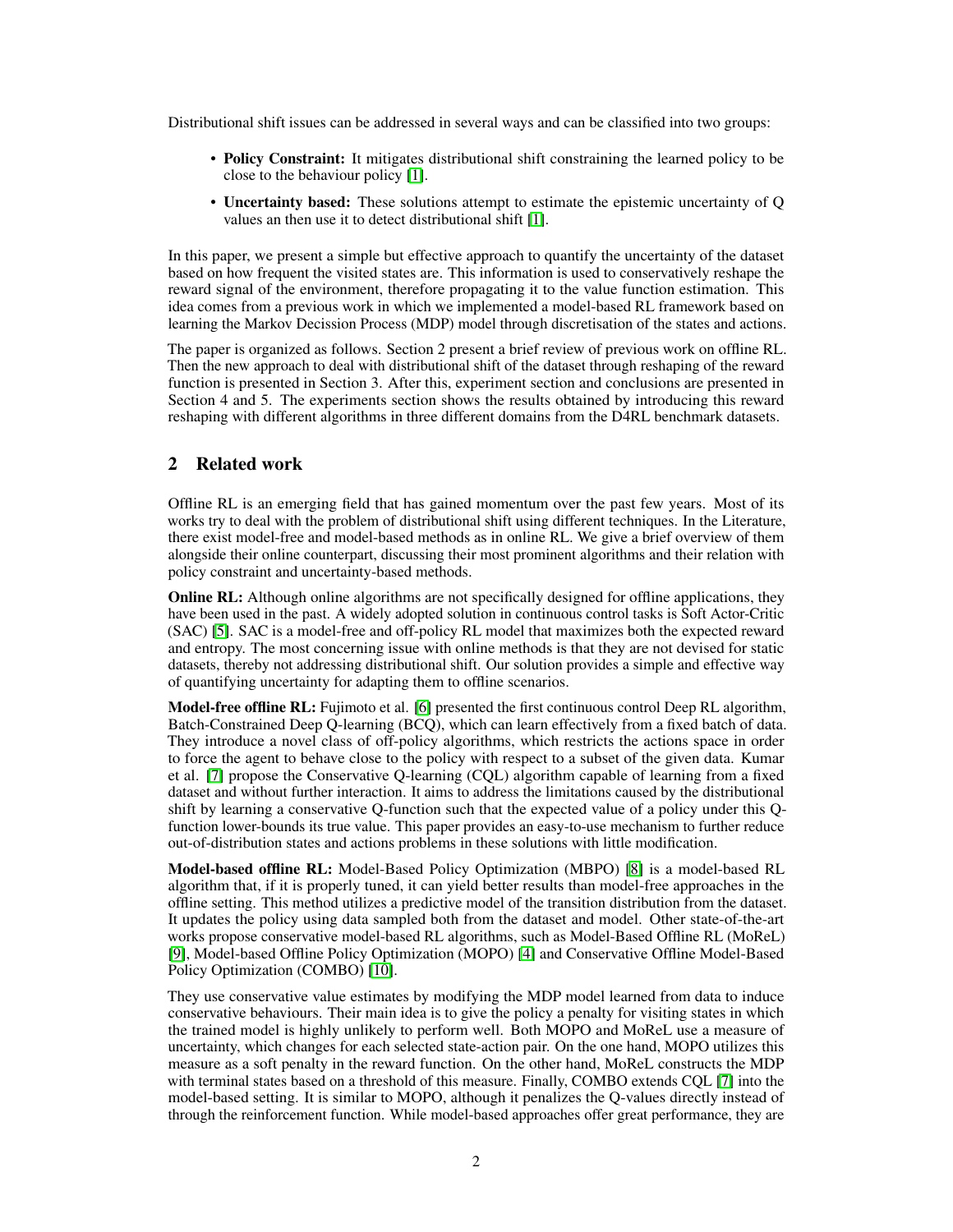usually harder to fit due to their added complexity. The simplicity of our solution helps to decrease distributional shift using a easy-to-use technique with few parameters.

## 3 Discrete Uncertainty Quantification Approach for Offline RL (DUQ)

DUQ is a simple approach to quantify uncertainty using the discretization of states. This information is received by the agent through the reward and used in the learning process to avoid less-known regions. In the following section, we motivate this concept and include its formal definition

#### 3.1 Motivation

In Figure [1,](#page-2-0) we show two different data distributions of the Cartpole domain. The first distribution, Figure [3a,](#page-6-0) is an exploration done during training with offline data. The second one, Figure [3b,](#page-6-1) is a random exploration performed in the environment of the Cartpole domain. As seen in these images, the distribution corresponding to the exploration in the environment is wider than the distribution of the offline dataset, in other words, there are regions that are little or not at all known by the offline dataset. If an agent learns a policy using the offline dataset, there will be less-known regions, and it will act blindly.

Figure 1: Exploration comparison.

<span id="page-2-0"></span>

The main idea proposed in this paper is to weight the original reward with a measure of the uncertainty of that region of the space. The metric is based on the clustering of the visited state space. We use a well known bias of the  $k$ -means algorithm, which locates centroids or prototypes in the all the known instance space, but in an unbalance way: it may locate only a few instances in one Voronoi region, and many in others, focusing only in the distortion metric. Therefore, our measure is based on the number of instances that are located in the visited region or cluster, so the higher the number of instances, the better known should be the region and therefore the original reward is reduced little or not at all. In the opposite case, if the number of instances is low, we understand that the region is less-known and the original reward is reduced proportionally.

## 3.2 Definitions - DUQ Metric

Given a dataset  $D = \{d_1, ..., d_m\}$ , given a set of centroids  $C = \{C_1, ..., C_n\}$ , and given the Voronoi regions generated by the set C over the dataset D,  $R = \{r1, ..., r_n\}$  being  $r_i = \{d_j | dist(d_j, c_i) \leq$  $dist(d_j, c_k), k \neq i$ . Then, DUQ metric can be defined as Equation [1](#page-2-1) shows:

<span id="page-2-1"></span>
$$
DUQ(d_j) = |r_i|, d_j \in r_i \tag{1}
$$

In different words, the DUQ of an instance is the number of instances of its corresponding Voronoi region.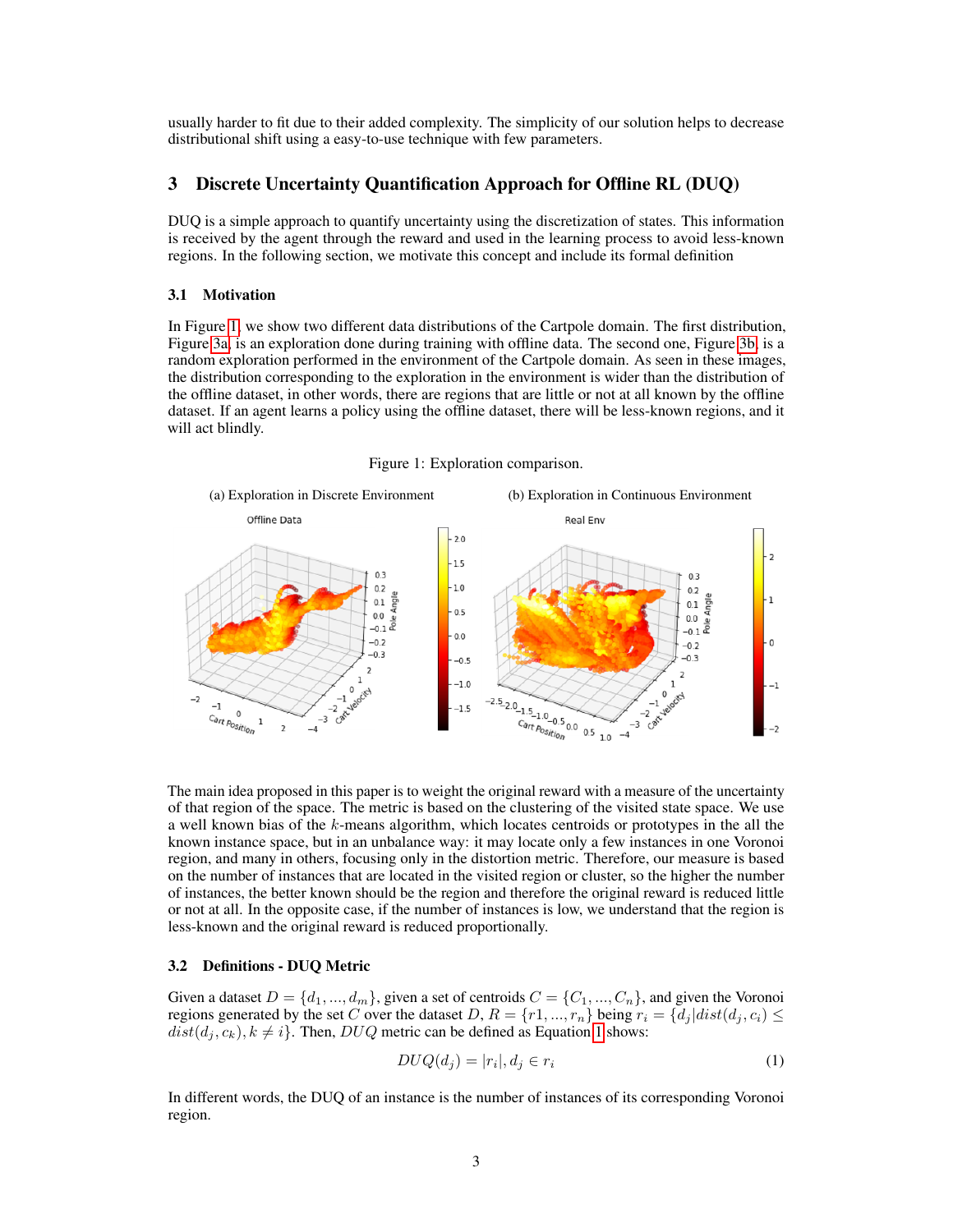We add a transformation  $\tau_p$  to weight and reshape the DUQ metric. This allows us to experiment with different shapes of the distribution  $W_p^{DUQ}$  :  $\tau_p \cdot D U Q$ . The transformation  $\tau_p$  consists on a sigmoidal function in which the parameter p defines the input range of the function;  $\tau_p(d_i) = \frac{1}{1 + e^{-d_i}(p)}$ . Some examples of this functions are shown later in Figure [2.](#page-3-0) Finally, the reshaped reward is defined in Equation [2.](#page-3-1)

<span id="page-3-1"></span>
$$
r_{DUQ}(s, a, s') = r_{original}(s, a, s') \cdot W_p^{DUQ}(s')
$$
\n<sup>(2)</sup>

where  $W_p^{DUQ}(s) = \tau_p(s) \cdot DUQ(s)$ 

## 3.3 Implementation

Below, we describe the steps we follow to apply our approach.

- 1. The first step is the data acquisition. Any dataset from a OpenAI Gym domain (or any other RL task) could be valid, but we have chosen those from D4RL [\[11\]](#page-7-10). They are widely adopted in RL publications, allowing the community to standardize benchmarks.
- 2. To calculate the DUQ metric is necessary to discretize the state space where frequency of states can be computed. Therefore the second step consists on the normalization and discretization of that data. As introduced above, we have chosen to apply  $k$ -means or mini-batch k-means, depending on the dataset size, implemented in *scikit-learn* [\[12\]](#page-7-11). The appropriate number of clusters depends on the dataset used. In our experiments, we have obtained several combinations based on the distortion observed in the discretization process.
- 3. Next, the DUQ metric is computed for all the datasets based on the number of instances by cluster. Since this measure will be used as a weight to reshape the reward, it has to be normalized in the range [0,1]. Moreover, to make it even smoother and avoid abrupt changes between different clusters, a transformation with a sigmoidal function is applied to the number of instances of each cluster, as defined above.

The range of the DUQ metric, i.e. the minimum and maximum value of the distribution, modifies the shape of the final distribution obtained after applying the sigmoidal function. This range is used as a parameter to experiment with different shapes. To define this parameter, it is necessary to select a minimum and maximum value to scale the distribution. Once the transformation has been applied, we get the previously defined  $W^{DUQ}$ .

In Figure [2,](#page-3-0) we show a couple of examples of the uncertainty measure by cluster processed and ready to use in the training process, i.e. the  $W^{DUQ}$ . In that figures, the number of instances by cluster have been ordered from highest to lowest. In this examples we use different range for the DUQ metric. The first example is much smoother than the second since in most of the clusters the original reward is preserved  $(W^{DUQ} = 1)$ . However, in the second one, it is penalized more frequently. This form has usually shown the best results.

<span id="page-3-0"></span>

#### Figure 2: Uncertainty measure by cluster ready to use in the training process.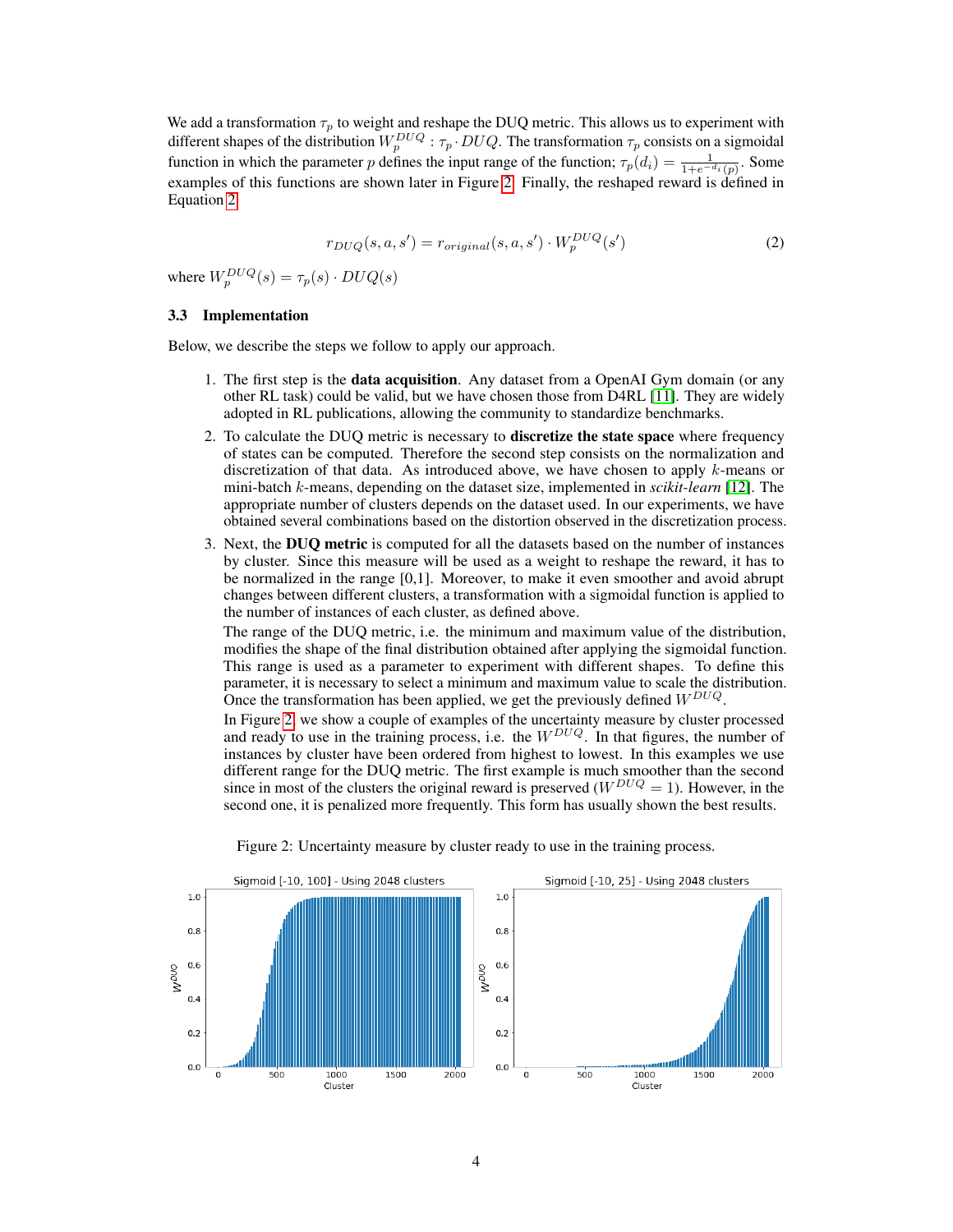## 3.4 DUQ Algorithm

At this point, we can launch the training process. We have tested our approach using well known algorithms, such as CQL, BCQ, or SAC, comparing the results of using the original reward function and the DUQ reward. We show the results in the experimentation (see Section [4\)](#page-4-0).

During the training, the agent visits one state  $s \in S$ , selects an action  $a \in A$  and goes to another state  $s' \in \tilde{S}$  at each step. Our approach modifies the reward, using the previously defined method the new reward as defined in Equation [2.](#page-3-1)

# <span id="page-4-0"></span>4 Experimentation

In this section, we show the different aspects to consider for experimentation. On the one hand, the domains and datasets (see Section [4.1\)](#page-4-1), on the other hand, the experimental parameters, which are defined in the experimental results (see Section [4.2\)](#page-4-2).

## <span id="page-4-1"></span>4.1 Domains and datasets

There are many domains modeled as environments under the OpenAI Gym [\[13\]](#page-7-12) library, but only a part of them have good offline datasets to perform Offline Reinforcement Learning. It is crucial to share standard datasets to evaluate algorithms. In data-driven deep RL, the D4RL datasets [\[11\]](#page-7-10) are widely employed by the research community in numerous recently published papers. Although, we have run experiments in other classic domains [\[13\]](#page-7-12), such as CartPole or Mountain Car, we present the results of those from D4RL to seamlessly compare with other works.

Specifically, we have obtained results from the MuJoCo environments Hopper, HalfCheetah, and Walker2D, which have available datasets in D4RL. D4RL offers different types of datasets for the same environments. In our case, we have chosen the option called *Medium*. In this option, the data are generated by first training a policy using SAC, then early-stopping the training, and finally collecting 1M samples from this partially-trained policy.

## <span id="page-4-2"></span>4.2 Experimental results

The experiments have been performed using the current state of the art algorithms CQL, BCQ, and SAC, and modifying their parameters. We have decided to compare our approach with CQL and BCQ since they are among the first well-known data-driven methods for offline RL. There are many parameters to consider, those related to our approach are:

- 1. Number of clusters: It is the amount of clusters used to group the data and calculate the uncertainty measure  $(k$  parameter of  $k$ -means algorithm).
- 2. Input range of the sigmoidal: It is the range used to normalize the number of instances by cluster to calculate the uncertainty measure, as shown in Equation [1.](#page-2-1)
- 3. Common parameters: It is also necessary to experiment with other parameters, such as learning rate, batch size, or number of episodes, to name a few.

In Table [1,](#page-5-0) we show the numeric results obtained by executing the CQL, BCQ, and SAC algorithms in three different domains, both using the original reward and our modified reward to account for uncertainty of the dataset. We have obtained the score and standard deviation values from two independent executions. As it can be seen, the modified reward (DUQ) improves the final results in 2 of the 3 domains tested in most cases. Moreover, in a couple of tests, the improvement is quite significant compared with the original result.

In order to facilitate the reproducibility of the experiments, we show the parameters used for the final experiments in Table [2.](#page-5-1) The **actor and critic learning rate** and the **batch size** are not listed in this table since we use the same values for each algorithm. CQL uses 0.0001 for actor and 0.0003 for critic learning rate, BCQ uses 0.001 for actor and critic learning rate and SAC uses 0.0003 for actor and critic learning rate. We used a batch size of 256 for all experiments.

For a more detailed view of the behavior of the experiments performed, we present Figures [3](#page-6-2) and [4.](#page-6-3) These graphs show the evolution of the reward obtained during the agent's learning. Figure [3](#page-6-2) depicts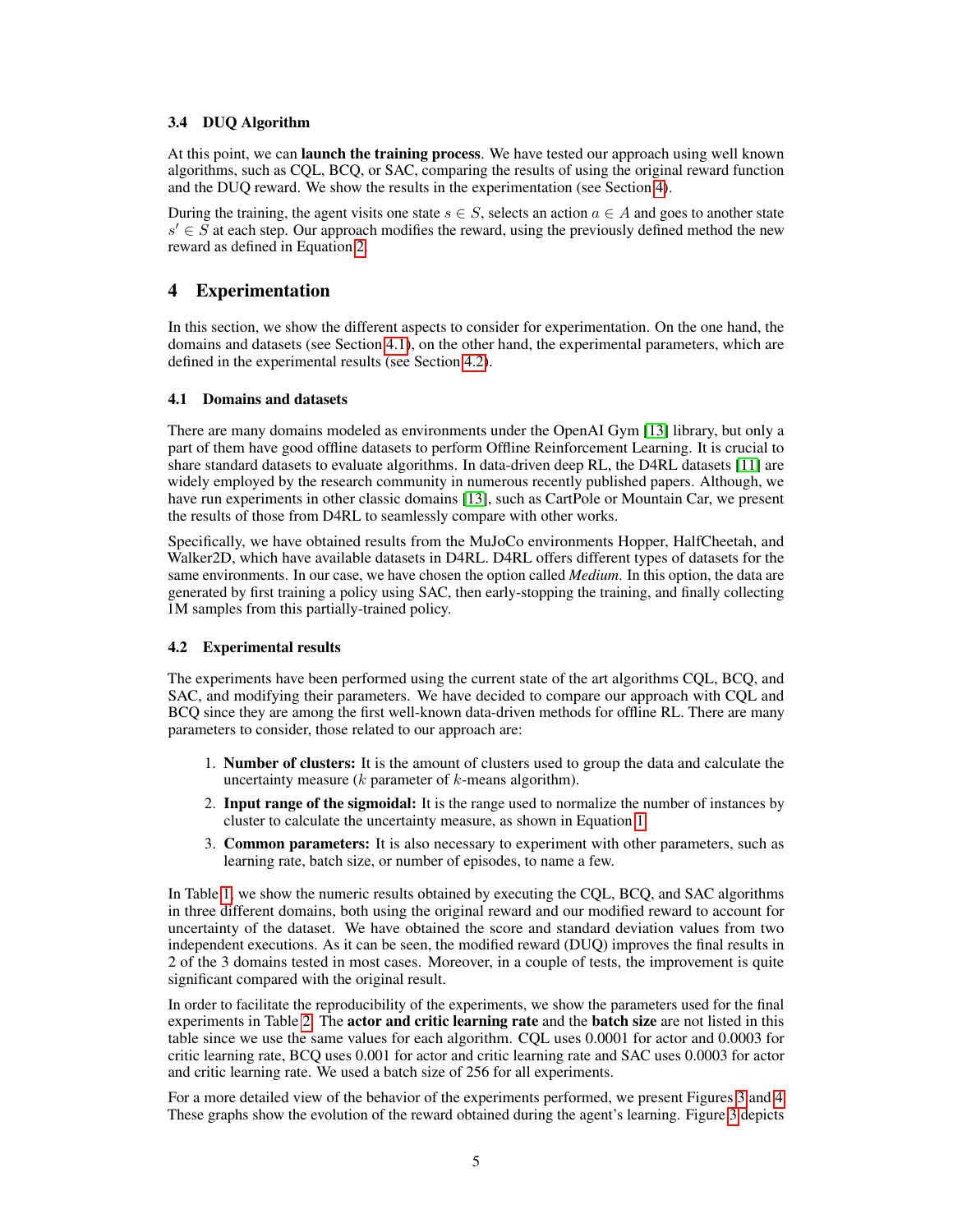<span id="page-5-0"></span>

| Algorithm  | Reward     | (Mean $\pm$ SD)  |                    |                  |  |  |  |
|------------|------------|------------------|--------------------|------------------|--|--|--|
|            |            | hopper-medium    | halfcheetah-medium | walker2d-medium  |  |  |  |
| <b>COL</b> | original   | $79.84 \pm 4.98$ | $24.38 \pm 1.69$   | $75.73 \pm 0.92$ |  |  |  |
|            | <b>DUQ</b> | $30.01 \pm 0.03$ | $40.21 \pm 5.42$   | $81.35 \pm 0.26$ |  |  |  |
| <b>BCQ</b> | original   | $74.48 \pm 2.95$ | $41.09 \pm 0.07$   | $69.55 \pm 2.9$  |  |  |  |
|            | <b>DUQ</b> | $30.25 \pm 0.05$ | $43.29 \pm 0.02$   | $72.17 \pm 1.70$ |  |  |  |
| <b>SAC</b> | original   | $0.71 \pm 0.04$  | $10.96 \pm 3.03$   | $1.89 \pm 1.61$  |  |  |  |
|            | <b>DUQ</b> | $0.75 \pm 0.02$  | $41.63 \pm 1.64$   | $1.61 \pm 1.42$  |  |  |  |

Table 1: Experimental results

*The results have been normalized according to the D4RL paper [\[11\]](#page-7-10). We highlight the experiments in which our approach obtains better results.*

Table 2: Experimental parameters.

<span id="page-5-1"></span>

| Domain            | Reward     | Algorithm  | epochs | N <sup>o</sup> Clusters | Sigm. range |
|-------------------|------------|------------|--------|-------------------------|-------------|
| hopper-medium     | original   | CQL        | 400    |                         |             |
| hopper-medium     | original   | <b>BCO</b> | 400    |                         |             |
| hopper-medium     | original   | <b>SAC</b> | 250    |                         |             |
| hopper-medium     | <b>DUO</b> | <b>CQL</b> | 400    | 1024                    | $[-10, 25]$ |
| hopper-medium     | <b>DUO</b> | <b>BCO</b> | 400    | 1024                    | $[-10, 25]$ |
| hopper-medium     | <b>DUQ</b> | <b>SAC</b> | 250    | 1024                    | $[-10, 25]$ |
| halfchetah-medium | original   | <b>CQL</b> | 400    |                         |             |
| halfchetah-medium | original   | <b>BCQ</b> | 400    |                         |             |
| halfchetah-medium | original   | SAC        | 250    |                         |             |
| halfchetah-medium | <b>DUO</b> | <b>CQL</b> | 400    | 1024                    | $[-10,25]$  |
| halfchetah-medium | <b>DUO</b> | <b>BCO</b> | 400    | 2048                    | $[-10, 25]$ |
| halfchetah-medium | <b>DUO</b> | <b>SAC</b> | 250    | 1024                    | $[-10, 25]$ |
| walker2d-medium   | original   | <b>CQL</b> | 400    |                         |             |
| walker2d-medium   | original   | <b>BCQ</b> | 400    |                         |             |
| walker2d-medium   | original   | SAC        | 250    |                         |             |
| walker2d-medium   | <b>DUQ</b> | <b>CQL</b> | 400    | 512                     | $[-10,25]$  |
| walker2d-medium   | DUO        | BCO        | 400    | 2048                    | $-10,251$   |
| walker2d-medium   | DUQ        | <b>SAC</b> | 250    | 1024                    | $-10,251$   |

*Nº Clusters: Number of Clusters, Sigm. range: Input range of the sigmoidal function*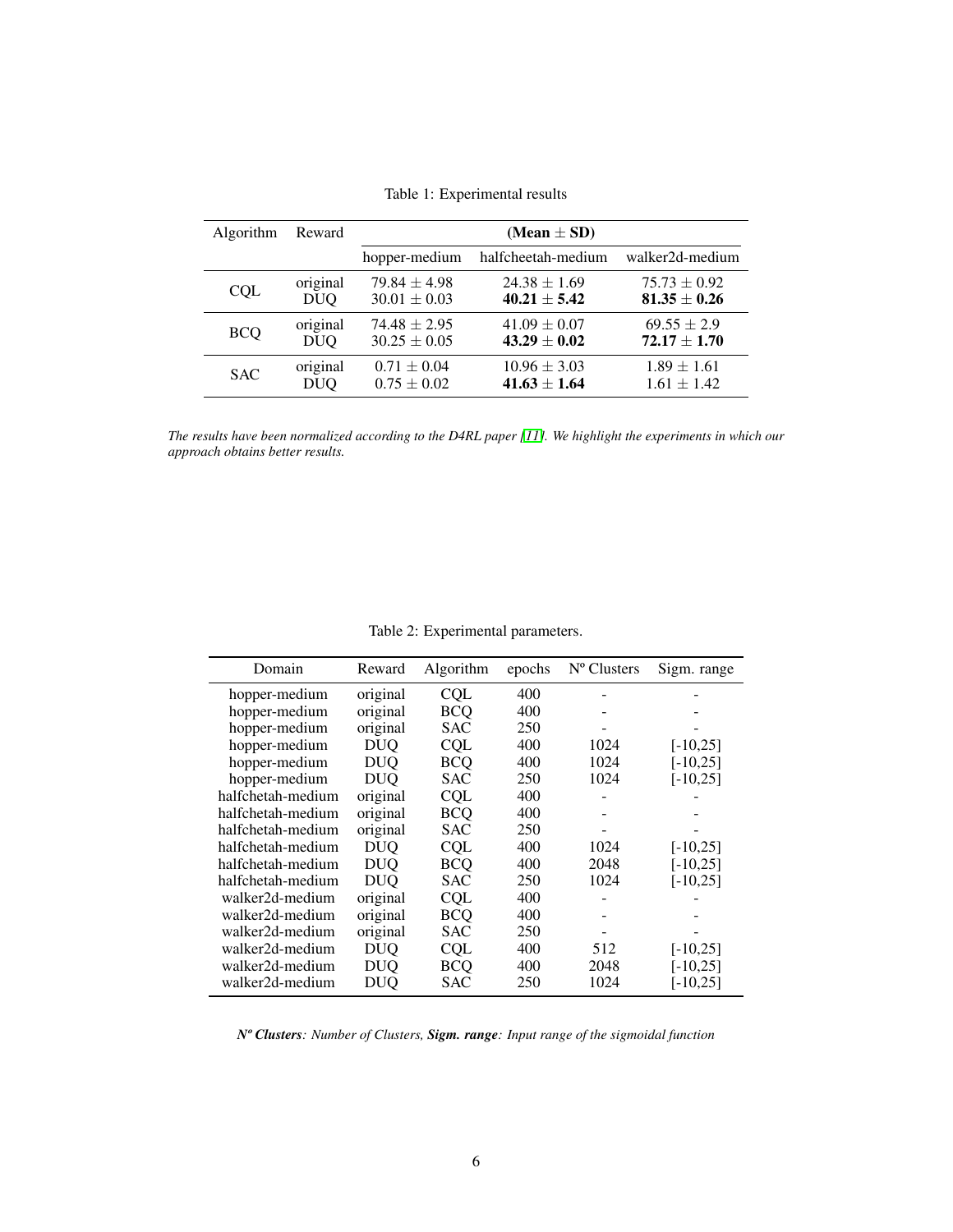the reward evolution during training in the HalfCheetah domain using BCQ and SAC algorithms. In the same plot, we see the experiment that utilizes the original and the modified reward. In the same way, Figure [4](#page-6-3) shows the reward evolution during training in the Walker2D domain using CQL and BCQ algorithms. From these graphs, we can draw several conclusions. The first finding is that, with varying degrees of success, our modified reward consistently beats the original reward. The second one is that our modification reaches high and stable scores more rapidly than the unmodified baseline.

Figure 3: HalfCheetah Medium Dataset. BCQ and SAC. Original and modified reward (DUQ) comparison.

<span id="page-6-2"></span>

*Nomenclature of experiments in legend: Algorithm (BCQ) - type of experiment (modifiedReward) - Input range of the sigmoidal ([-10,25]) - Number of clusters (1024)*

# 5 Conclusions

In this paper, we present DUQ (Discrete Uncertainty Quantification Approach for Offline RL), which provides a simple approach to partially mitigate the distributional shift through an effortless uncertainty quantification method. Additionally, we have also shown how it is easily applicable on top of offline RL algorithms. Our experiments show that our approach improves the performance in several MuJoCo environments compared to standard benchmarks from D4RL. We believe that DUQ can be used extensively as an additional technique to any other, helping to achieve better and more stable results.

As future work, we consider the option of calculating the uncertainty measure by discretizing not only the states, but also the actions, so that state-action pairs are considered. In this way, it would be possible to evaluate which actions are more or less known in a state.

<span id="page-6-3"></span><span id="page-6-1"></span><span id="page-6-0"></span>CQL - original vs modified reward BCQ - original vs modified reward 3500 3500 3250 3000 3000 2750 2500 2500 2250 2000 2000 CQL - originalReward BCQ - originalReward 1500 COL - modifiedReward - [-10, 25] - 512 BCQ - modifiedReward - [-10, 25] - 2048 1750 CQL - modifiedReward - [-10, 25] - 1024 BCQ - modifiedReward - [-10, 25] - 1024 1000 1500 150 300 350 400 150 200 250 300 350 400  $\circ$ 50 100 200 250  $\overline{0}$ 50 100 Episode Episode

Figure 4: Walker 2D Medium Dataset. CQL and BCQ. Original and modified reward (DUQ) comparison.

*Nomenclature of experiments in legend: Algorithm (CQL) - type of experiment (modifiedReward) - Input range of the sigmoidal ([-10,25]) - Number of clusters (512)*